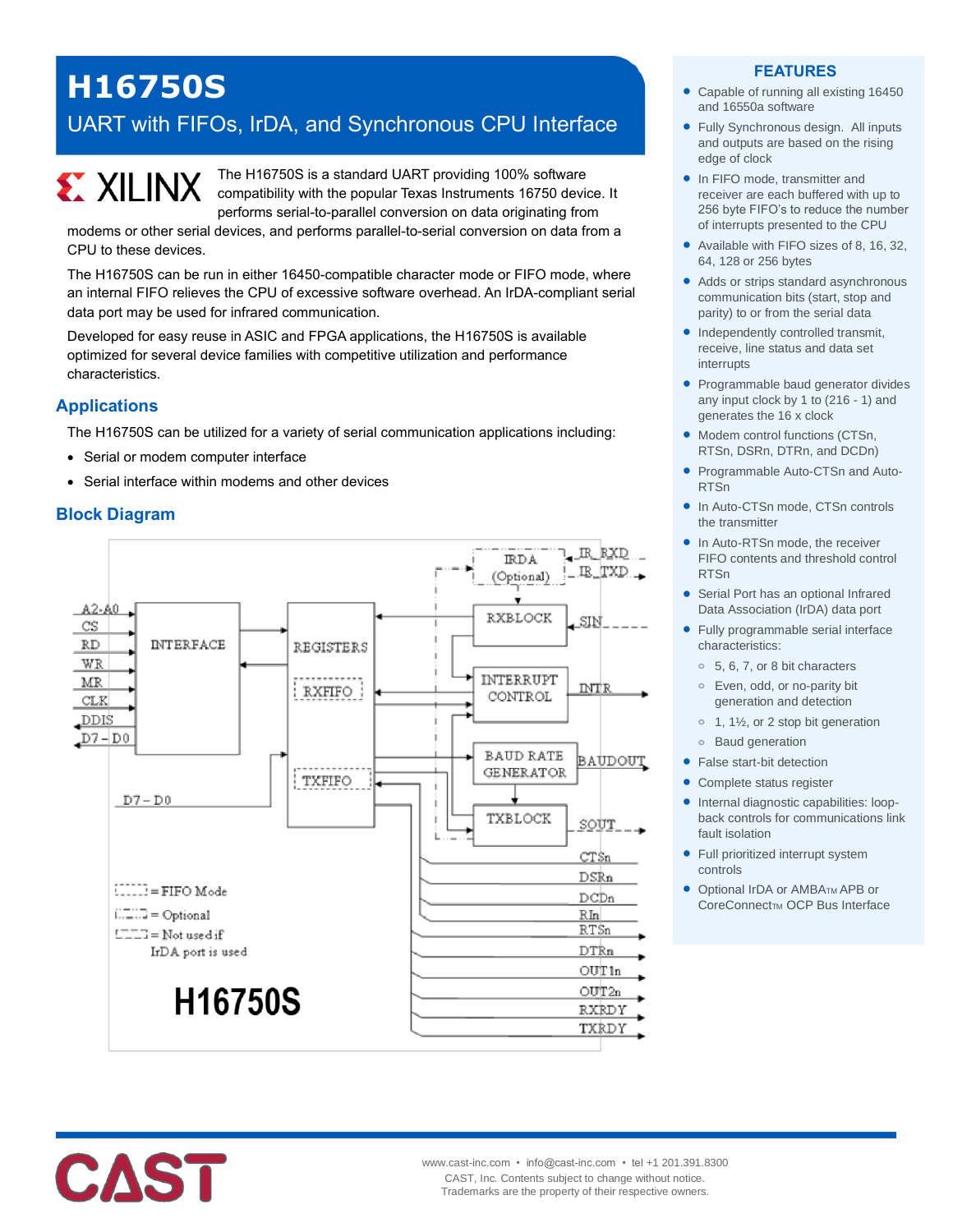# **Functional Description**

As shown in the block diagram and explained below, the H16750S includes seven major blocks: Interface, Registers, RXBlock, Interrupt Control, Baud Rate Generator, TXBlock and IrDA. All inputs and outputs for the H16750S are fully synchronous to the rising edge of the CLK input.

#### **Interface**

The Interface block is responsible for handling the communications with the processor (or parallel) side of the system. All writing and reading of internal registers is accomplished through this block.

#### **Registers**

The Registers block holds all of the device's internal registers. See the Register Description table for details on existing registers and their addresses. Some information comes from the other blocks, however register information is gathered in the Registers block and made available to all blocks.

#### **RXBlock**

This is the receiver block. RXBlock receives the incoming serial word. It is programmable to recognize data widths such as 5, 6, 7 or 8 bits, various parity settings such as even, odd or no parity, and different stop bits such as 1, 1½ and 2 bits. RXBlock checks for errors in the input data stream such as overrun errors, frame errors, and parity errors and break errors. If the incoming word has no problems, it is placed either in the Receiver Holding register or in the Receiver FIFO depending on the mode programmed.

#### **Interrupt Control**

The Interrupt Control block sends an interrupt signal back to the processor depending on the state of the FIFO and its received and transmitted data. The Interrupt Identification register provides the level of the interrupt. Interrupts are sent in the condition of empty transmission/receiving buffers (or FIFOs), an error in receiving a character, or other conditions requiring the attention of the processor.

#### **Baud Rate Generator**

This block takes the input clock (CLK) and divides it by a programmed value (from 1 to  $2_{16} - 1$ ). The result is then divided by 16 to create the transmission clock (Baudout clock).

#### **TXBlock**

The Transmit block handles the transmission of data written to the Transmission Holding register (or transmit FIFO). It adds required start, parity and stop bits to the data being transmitted so that the receiving device can do the proper error handling and receiving.

#### **IrDA**

The IrDA block is an optional addition to the H16750S. It handles the same data as the SIN and SOUT only in an Infra Red Interface format.

# **Component Substitution**

The H16750S Core is modeled after the Texas Instruments 16750. The following points differentiate the H16750S from the Texas Instruments device. In order to create a Core with the same functions a wrapper is required. A sample wrapper is included.

- No provision is made for a crystal. The CLK input is designed to accept a standard digital input.
- The RCLK input in the Asynchronous version is replaced by CLK.
- The bi-directional Data Bus has been split into an input and an output component. In order to use the Core with a bidirectional Data Bus, the DDIS signal can be used as the controlling signal for the tri-state drivers.
- RDn, WRn, CS1 and CS2n have been eliminated. Unity signals take their place. They are: RD, WR and CS.
- The ADSN signal has been removed. The H16750S functions as if the ADSN signal is held low. The included wrapper can be used to add the ADSN functionality latching the address and data buses.
- The main clock input CLK must be active from power-up.
- The Baudrate Generator is reset to the 0001h value upon activation of the MR signal. Programming the BRG to 0000h is an illegal value. The minimum value for the BRG is 0001h. Until the BRG is programmed, no output is generated.
- The Output Data Bus always shows the value of the last selected register.
- The Sleep and Low Power Modes are not modeled.
- The FIFO size is selectable to be either 8, 16, 32, 64, 128 or 256 bytes. This is done before synthesis.
- The trigger level is automatically adjusted to the FIFO size. It is programmable for 1 byte or 1/4, 1/2 or 7/8 of the maximum FIFO size.
- The H16750S comes with an optional IrDA interface.

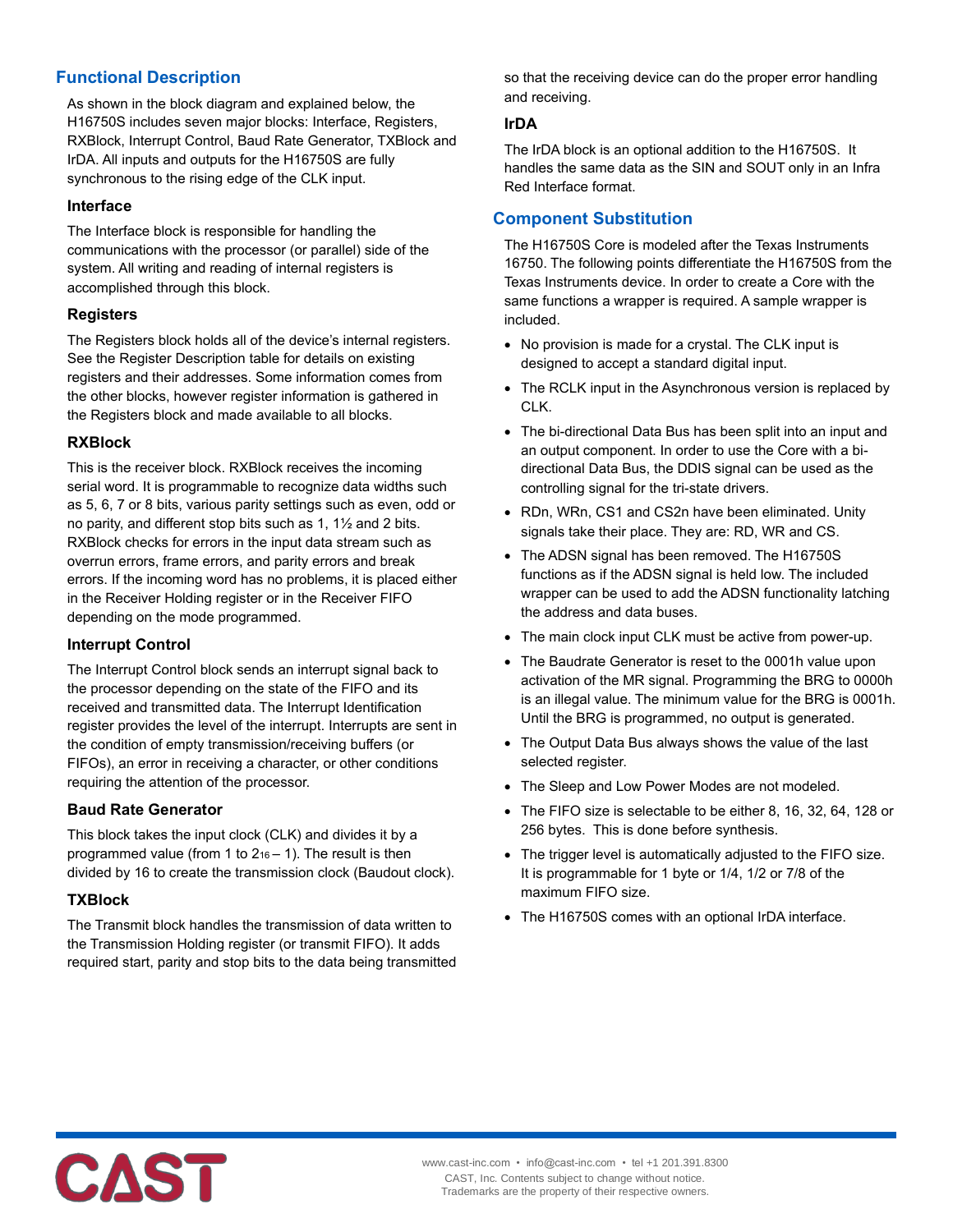# **Optional IrDA Interface**

The H16750S comes with an optional IrDA interface. This Infra Red interface works by replacing the wired SIN and SOUT pins. By connecting the Infra Red receiver and transmitter, the H16750S can be used in a "wireless" scenario.

#### **Transmitter**

The format of the data is slightly different from the standard serial format that the H16750S uses. A bit for the H16750S is 16 BAUDOUTn clock cycles. The data output at the IR\_TXD port is low at all times other than when transmitting a logic 0. For a logic 0, during the 7th through 10th BAUDOUTn clocks a logic 1 is transmitted (see the following diagram).



#### Data Transmission of the IrDA Port

#### **Receiver**

Received data is a logic 1 unless the first clock of the 16 clock BAUDOUTn cycle has a falling edge. In that case, the received data is a logic 0. (see Figure 11). In Figure 12 the timing for a positive pulse input to the IrDA port is shown. Either one is usable without configuration.



Data Received at the IrDA Port using a positive pulse